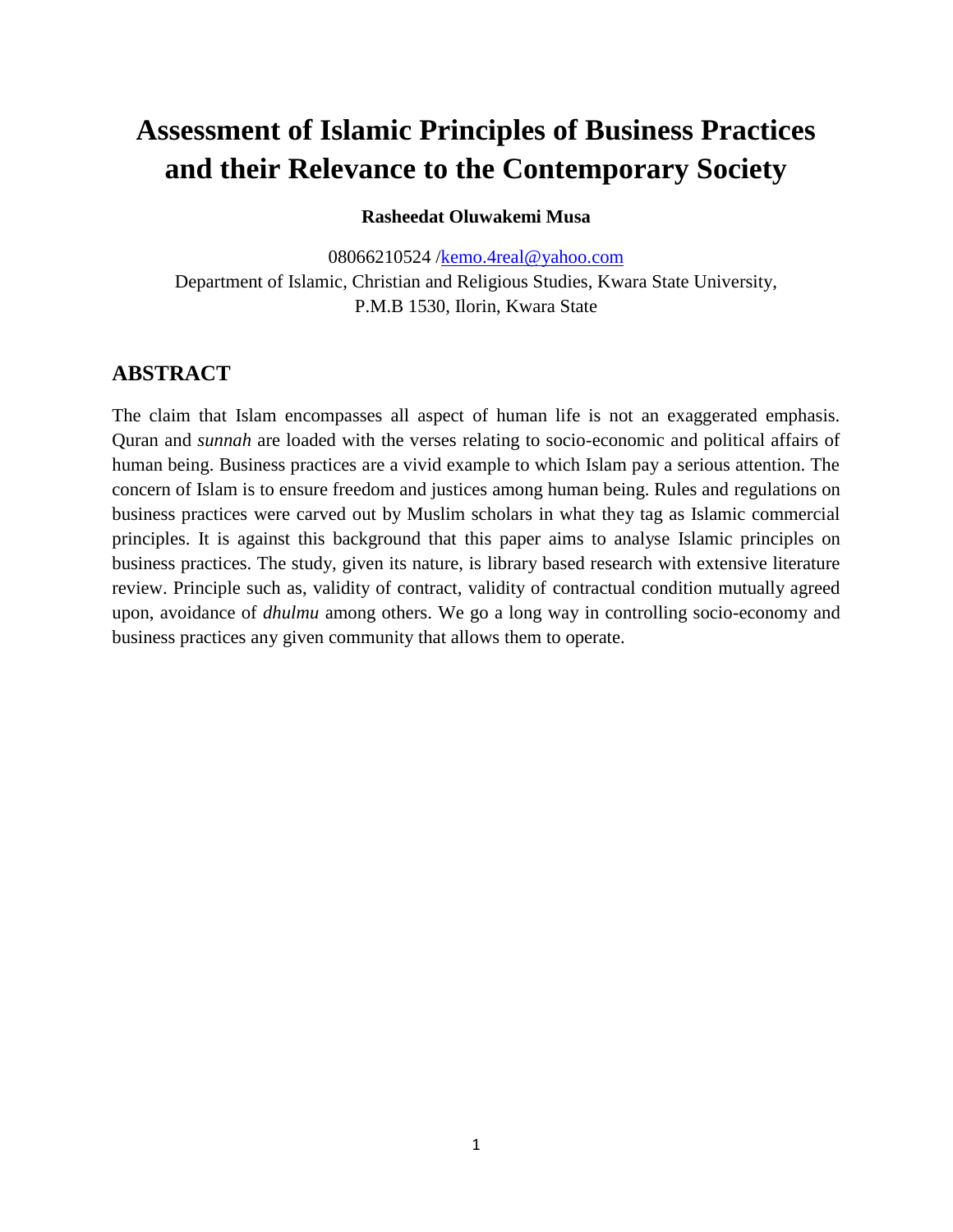#### **Introduction**

Human being is born with unlimited needs which keep on increasing every moment. Those needs are constant through all human cultures and across historical period. What change over time and between cultures are strategies by which those needs are satisfied. As a result people interrelate and interdependent on one another to have their needs satisfied. Therefore, they continuously engage in various activities in order to satisfy their wants. A section of such activities is tagged as business, trade or commerce.<sup>1</sup> Business, according to Henry, is a human activity directed towards providing or acquiring wealth through buying and selling of goods<sup>2</sup>. The activity is common to every nation or society of human being regards its cultural belief or religion affiliation. It is an essential part of humanity. Religion generally deals with human being from the point view of their relationship with God and among themselves. The primary objective of religion is to shape human behavior in a broader perspective using divine instruction so that individual interest could be realized without affecting interest of other people or violating the rule of God

Islam as described by Chapra, is "a balance and coherent way of life designed to cater for human welfare through the establishment of harmony between the moral and material needs of human society".<sup>3</sup> It is a system cut across economic, political, and educational and socioreligious affairs of human beings. It designs ethics and values for every aspect of man. For instance, Islam permits and encourages ethical business that devoid of any form of injustice among men or violating the rule of Allah. Allah says:

ْ الَ ُكم َ و ْ ُكلُوا أَم أْ َ ُوا ََل ت ن َ آم َ ين ِ ا الَّذ َ ه ُّ ا أَي َ ي ْ َن ً ع ة َ ار َ َ ُكوَن ِتِ ْن ت ََِّل أَ ِل إ اطِ َ الْب ِ ب ْ َ ُكم ن ْ ي َ ب ا ً يم َحِ ر ْ ُكم ِ َن ب َكا َ َّن اللَّه ِ إ ْ ُكم َ ُس ْف لُوا أَن ُ ت ْ َق ََل ت َ و ْ ْ ُكم ن ِ ا ٍض م َ َر ت

O You who believe! Eat not up your property among yourselves unjustly except it is a trade amongst you, by mutual consent. And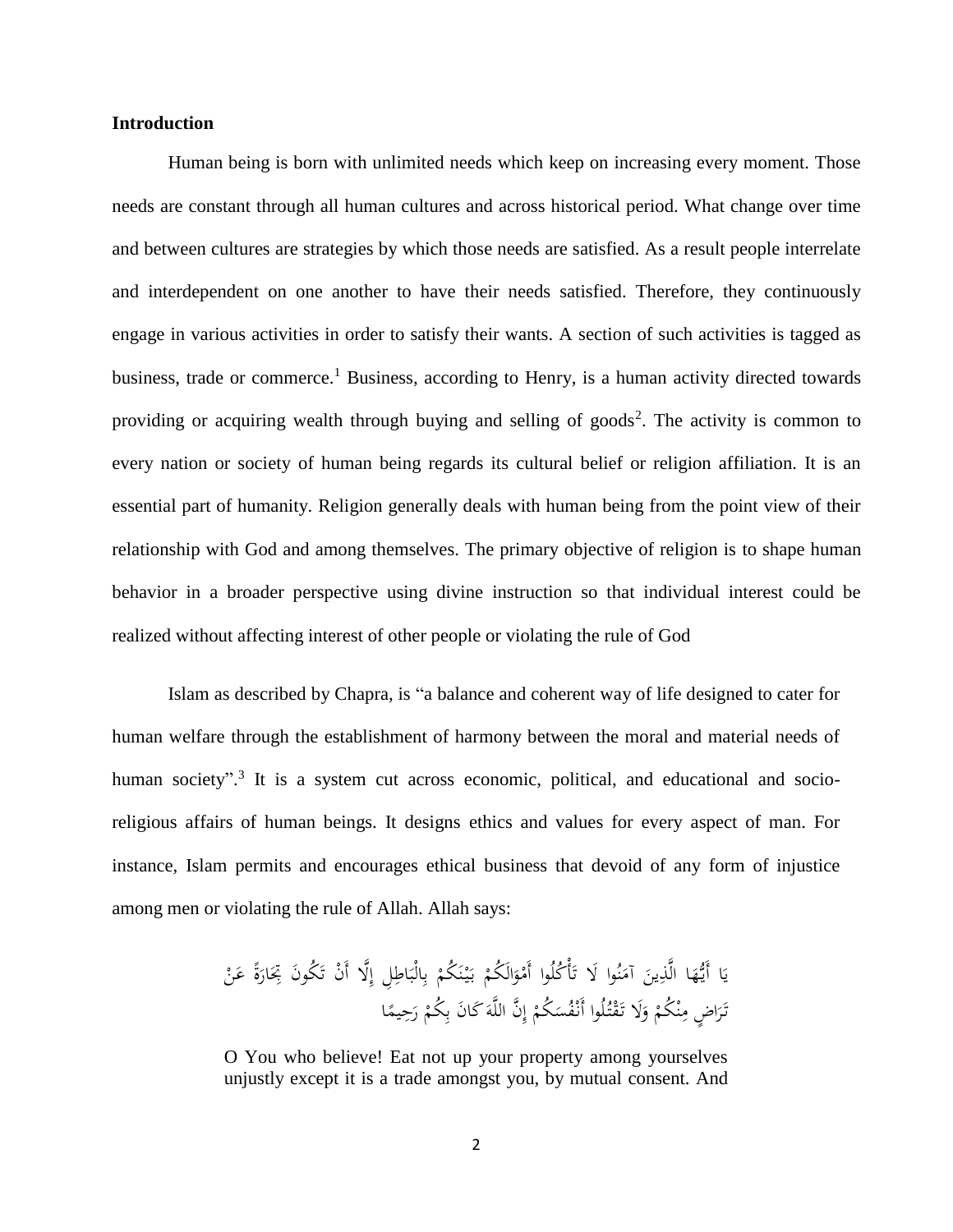do not kill yourselves (nor kill one another). Surely, Allâh is Most Merciful to you.  $(Q4:29)$ .<sup>4</sup>

He also says:

ذَلِكَ بِأَنَّهُمْ قَالُوا إِنَّمَا الْبَيْعُ مِثْلُ الرِّبَا وَأَحَلَّ اللَّهُ الْبَيْعَ وَحَرَّمَ الرِّبَا ب<br>: ب مُ َ  $\zeta$ **∶** ي  $\ddot{\cdot}$ َ ب<br>أ ب ث **م ∶** ي  $\ddot{\cdot}$ َ ْ ِ ِ

That is because they say: "Trading is Only like Ribâ (usury)," whereas Allâh has permitted trading and forbidden Ribâ (usury). (Q2:275).

The above quotations and others as well as prophetic traditions on lawful and honest commercial transactions have set a standard to be strictly followed by Muslims in their economic dealings. Those principles are decoded in the *Quranic* phrase as 'فَظْلِمُونَ وَلَا تُظْلَمُونَ)' (Deal not unjustly َ ا

(by asking more than your capital sums), and you shall not be dealt with unjustly (by receiving less than your capital sums) (Q2:279). Thus, a Muslim would bear in mind that as he pursues "profit maximization", religious values to retain his status of being Muslim must not be compromised. It is on this note that Muslim responds to too set of stimuli; to the economic needs and religious commandments. In a community where Muslim are many, one will expect their activities to be religiously inclined.

#### **Concept of Business Practices**

According to Oxford Advanced Learner's Dictionary, business is the activity of making, buying, selling or supplying goods or services for money.<sup>5</sup> It is synonymous to trade except that the former has, in legal phraseology, a wider variety of meaning. Hence, it is safe to say that every trade is business but not all business activities are trade.

Evarard and Shift also define business as "an organization that produce or distributes a good or service".<sup>6</sup> The effort of people to produce and distribute the goods and services that are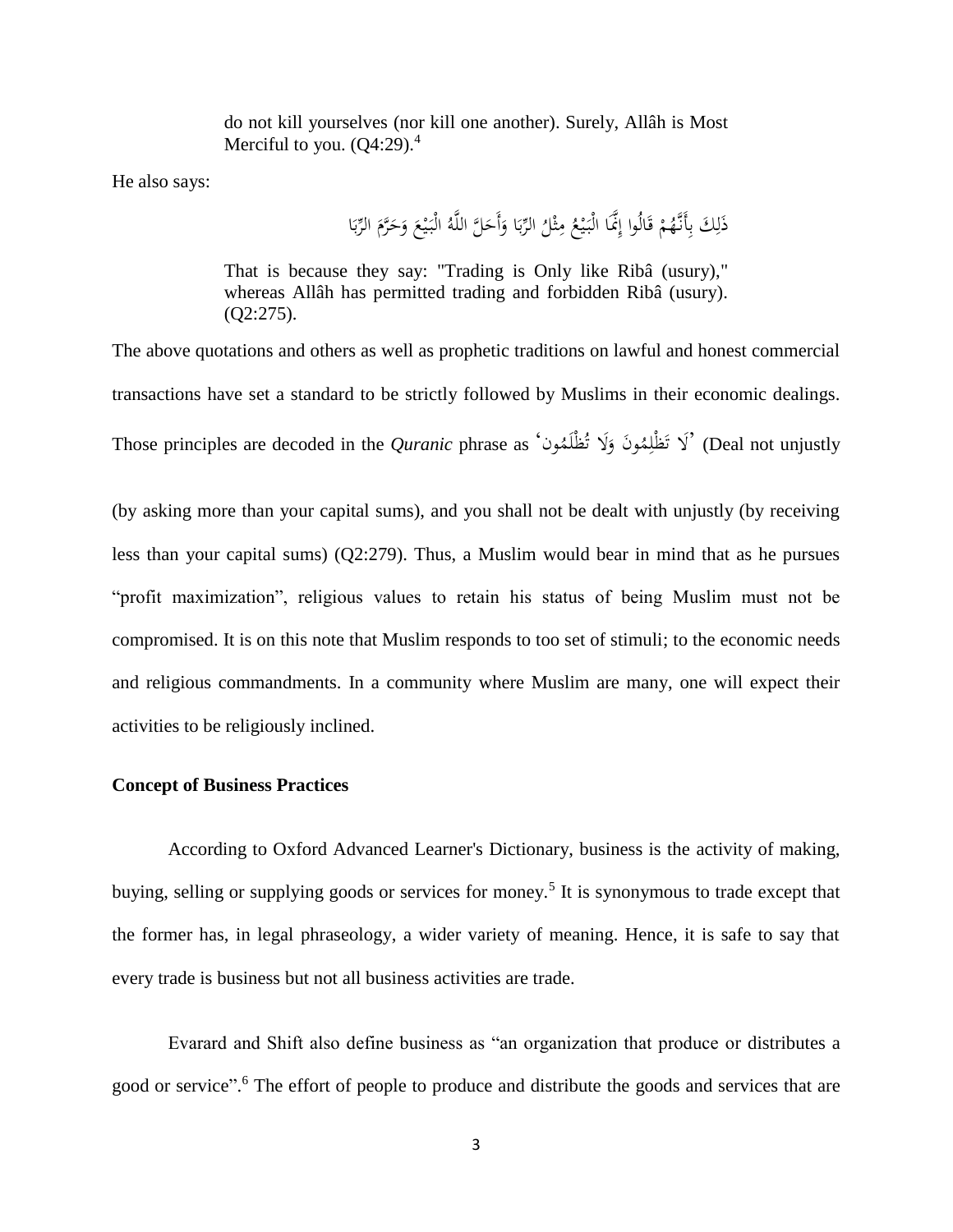requisite for their well-being, comfort, safety and happiness and which are of benefit to society as a whole are referred to as business.<sup>7</sup> Brown and Petrello put it as "any organized effort to produce production or supply services demanded by people for the purpose of making a profit."<sup>8</sup> Therefore, man is social by nature; he cannot live in solitude like other animals, but is need of co-operation with his follow men in order to promote an urban society. Looking for the exact equivalent words for "business" or "commerce" in the classical Arabic languages, one may not find many of them.<sup>9</sup> In the Qur'an, different words are used to describe the concept of business. Some of which are described in the following paragraphs:

1. *Ishtira* (purchasing, buying or exchanging): This word, in its various forms is used in the Qur'an about twenty five times some which connote worldly and spiritual bargains. The pursuit of the momentary gains and worldly comforts and conveniences should never be at the expense of the ultimate success in the Hereafter. Typical example is:

> نَّ الَّذِينَ يَكْتُمُونَ مَا أَنْزَلَ اللَّهُ مِنَ الْكِتَابِ وَيَشْتَرُونَ بِهِ تَمَنَّا قَلِيلًا أُولَئِكَ<br>مُسْتَمَرُّدَ اللَّهُ مِنَ اللَّهُ مِنَ الْكِتَابِ وَيَشْتَرُونَ بِهِ تَمَنَّا قَلِيلًا أُولَئِكَ ِ ِ َ  $\ddot{\phantom{0}}$ ِ ِ<br>ب ي َ <u>بہ</u> ت  $\ddot{\phantom{0}}$  $\overline{a}$ ز<br>.  $\overline{a}$ يا<br>. ي  $\ddot{\phantom{0}}$ ِ ا إ <sup> $\mathbf$ </sup> مَا يَأْكُلُونَ فِي بُطُوخِهِمْ إِلَّا النَّارَ وَلَا يُكَلِّمُهُمُ اللَّهُ يَوْمَ الْقِيَامَةِ وَلَا يُزَكِّيهِمْ َ <u>بة</u>  $\overline{a}$  $\ddot{\phantom{0}}$ ي ِ<br>قل َ ْ يا<br>. َ َ إ ْ يا<br>.  $\overline{a}$ وَلَهُمْ عَذَابٌ أَلِيمٌ \* أُولَئِكَ الَّذِينَ اشْتَرَوُا الضَّلَالَةَ بِالْهُدَى وَالْعَذَابَ ِ<br>ل َ ْ َ **ء** َ ِ ب ة<br>أ ر<br>. ا  $\ddot{\phantom{0}}$ ِ ِ<br>پُ بِالْمَغْفِرَةِ فَمَا أَصْبَرَهُمْ عَلَى النَّارِ \* َ ْ َ  $\ddot{\cdot}$  $\ddot{\phantom{0}}$ َ ِ  $\ddot{\phantom{0}}$ ب

> Verily, those who conceal what Allah has sent down of the Book, and purchases a small gain therewith (of worldly things); they eat into their bellies nothing but Fire. Allah will not speak to them on the Day of Resurrection, nor purify them, and theirs will be a painful torment. Those are they who have purchased error at the price of guidance, and torment at the price of Forgiveness. So how bold they are (for evil deeds which will push them) to the Fire. (Q2:174- 175)

2. *Bay<sup>c</sup>* (selling/buying): This word, in its various forms, appears in the Qur'an about eleven times.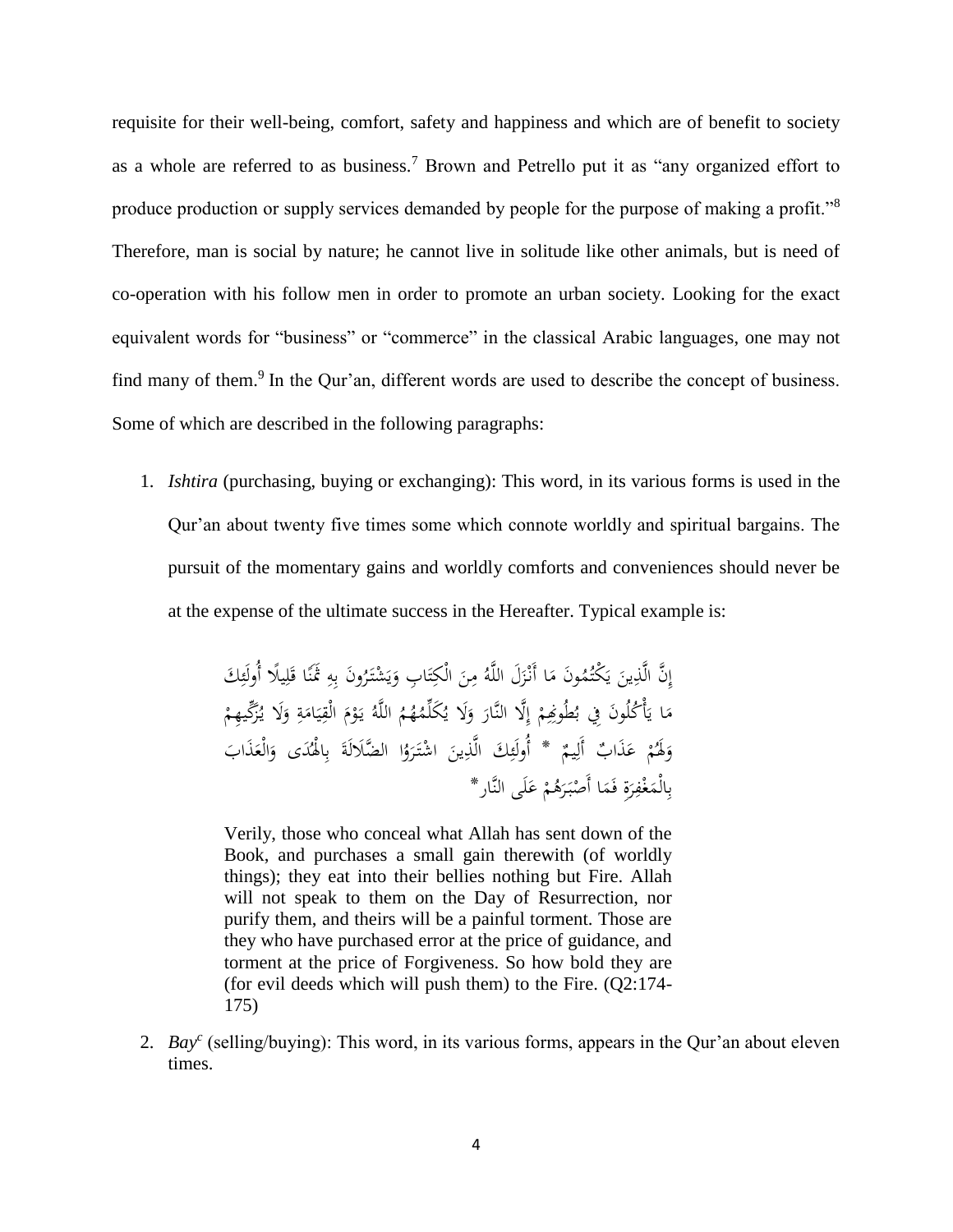َ ْن ق َ ز َ َّا ر ِ ُوا ِم ق ِ ْف ن ُ ي َ َ و وا ال َّصًَلة ُ يم ِ ق ُ ُوا ي ن َ آم َ ين ِ الَّذ َ ِي اد َ ب ِ ع ِ ل ْ ُل ق ً ة َ ي ِ ًَلن َ ع َ ا و ًّ ر سِ ْ م ُ اه ًَلل ََل خِ َ و ِ يه ِ ف ٌ ع ْ ي َ ََل ب ٌ م ْ و َ ي َ أِِْت َ ْن ي ِل أَ ْ ب َ ق ْ ن ِ م

Say (O Muhammad ) to 'Ibadi (My slaves) who have believed, that they should perform As-Salât (Iqâmat-as-Salât), and spend In charity out of the sustenance we have given them, secretly and openly, before the coming of a Day on which there will be neither mutual bargaining nor befriending. (Q14:31)

3. *Tijarah* (Trade, Transaction, Commerce)**:** The word occurs in about nine places in the Qur'an. Allah says:

ً ة َ ار َ َ ُكوَن ِتِ ْن ت ََِّل أَ ِل إ اطِ َ الْب ِ ب ْ َ ُكم ن ْ ي َ ب ْ الَ ُكم َ و ْ ُكلُوا أَم أْ َ ُوا ََل ت ن َ آم َ ين ِ ا الَّذ َ ه ُّ ا أَي َ ي ا ً يم َحِ ر ْ ُكم ِ َن ب َكا َ َّن اللَّه ِ إ ْ ُكم َ ُس ْف لُوا أَن ُ ت ْ َق ََل ت َ و ْ ْ ُكم ن ِ ا ٍض م َ َر ت ْ َن \* ع ْ ن َ م َ و َف ْ و َ َس ا ف ً ظُْلم َ ا و ً ان َ ُ ْدو َك ع ِ ذَل ْ َل ْع ف َ ي ا ً ري َسِ ي ِ لَى اللَّه َ َك ع ِ َن ذَل َكا َ ا و ً ار َ ن ِ يه ِ ُ ْصل ن

O You who believe! Eat not up your property among yourselves unjustly except it is a trade amongst you, by mutual consent. And do not kill yourselves (nor kill one another). Surely, Allah is Most Merciful to you. And whoever commits that through aggression and injustice, we shall cast Him into the Fire, and that is easy for Allah. (Q4:29-30)

The above verses and other ones show relevance Qur'an to socio-economic activities of the people. They also form foundation for economic thinking of Muslim philosophers which end up bringing about the evolution of concept of Islamic economics.

#### **Business Practices in Islam**

Exchange of goods and services for money in its equivalent has been accepted from the beginning of human civilization as a means through which people have their needs satisfied. Through business practice, people give what they have and take what they lack, there by leading to resource distribution among them. $^{10}$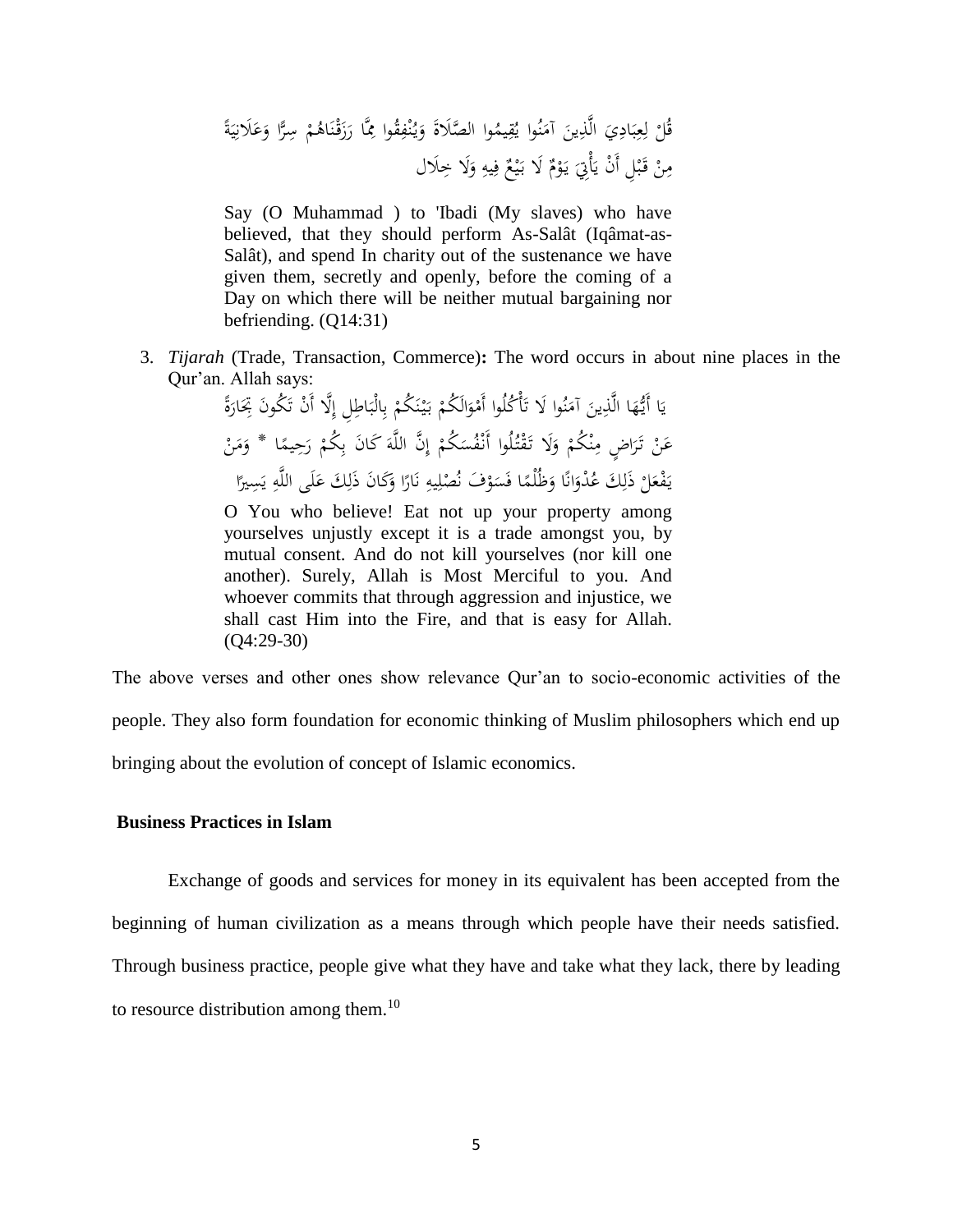Business practices were not alien to Arab before the coming of Islam in the  $7<sup>th</sup>$  century. In the pre-Islamic Arabia, from early middle age, market was unique economic institution where demand and supply of goods and services centralized, and played a very important role in socioeconomic life of Arab. *Suq* (pl. *Aswaq*) is a place in which commerce is carried out. Originally *Aswaq* may have been formed to dispose of by batter, the products of a particular tribe like the dates harvest of Yathrib, the grapes of Taif or the fine livestock of Khabar.<sup>11</sup>

Both local and foreign markets from a greater part of the Arab trade, there were refund market scattered all over the peninsular. Al- Mazraqi identifies two types of markets in Arabic. Markets were hold in the four sacred months and those that more organized during the rest of the year. This implies that business practices of Arab were not confined only to the sacred months but continue throughout the year. $^{12}$ 

The rise of Islam did not change nor seek to change the trade and commercial activities in the Arabia as messenger of Allah whose mission was to guide man to have faith in Allah and to live excellent and honorable life, the Prophet (S.A.W) concern himself with commercial activities of his people. He did not only believe in and preach economic ideals but also participated actively in the business practices. Report shows that he involve in business transactions before and after his appointment as the Messenger of Allah (S.A.W). He was entrepreneur, a partner and an agent in business.<sup>13</sup>

At Madinah, the Prophet (S.A.W) promulgated many laws for Muslims regarding their involvement in the business transaction. During of good and punishment of wicked merchants as well as prohibitions of certain transactions were explicitly spelled out. Dos and don'ts in the market places were highlighted.<sup>14</sup> There are some other business practices which were banned by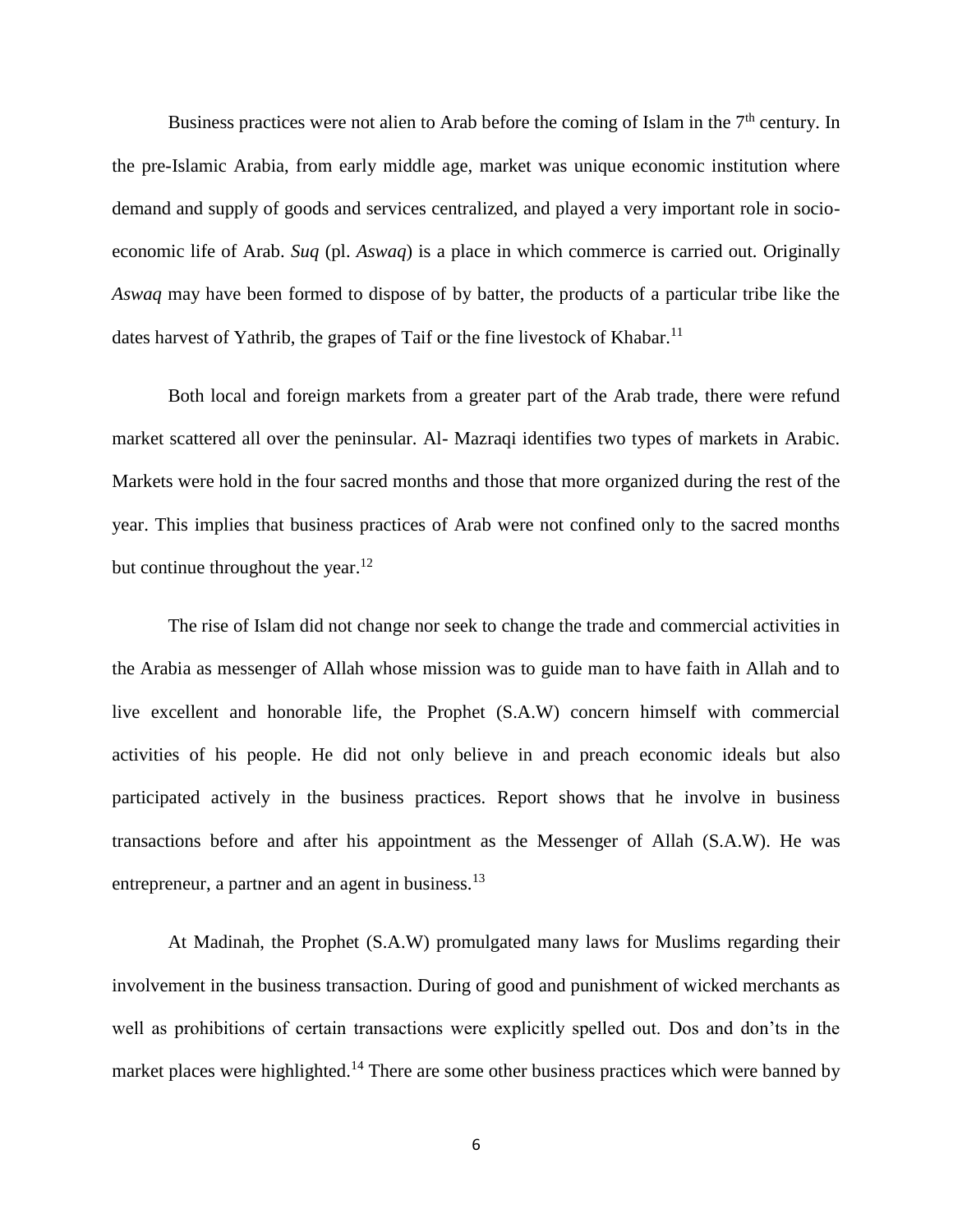the Prophet (S.A.W) on account of the element of uncertainty and injustice in them. They include the following:

- *Bai'u-l-muzabanah:* This is a sale of any goods weight, size or number of which is not known in bulk for a definite measure, weight or number of another commodity.
- *Bai'u-l-mu'awamah*: It is a sale of the yield of palm-trees for two or three years in advance. This is a sale of things which are not yet in existence at the time of the contract.
- *Bai'u-l-munabadha*: This is a sale irrevocably concluded by the two parties handling over the goods without seeing or testing them before hand.
- *Bai'u-l-gharar:* this is a sale involving uncertainty and deceit such as a sale of goods before actual possession like sale of crops before harvest, sale of fish in the river and many others.<sup>15</sup>

The establishment of commercial laws, extension of property right to woman, prohibition of fraud, call for the establishment of clear standard of weights and measures were put in place. This, however, pushed the Islamic organization to the front of the world economic stage and made Muslim world the defining force in international trade for more than eight centuries.<sup>16</sup>

#### **Islamic Principles on Business Practices**

Islam has laid down some rules to guide commercial activities of Muslims for the actualization of socio-economic justice and brotherhood in human society. Some of these are discussed in the following paragraphs.

#### **Validity of Contract**

Islam accepts markets as the basic coordinating mechanism of the economic system. Islamic teaching holds that the market, through perfect competition, allows consumers to obtain desired goods and producers to sell their goods, at a mutually acceptable price. Hence, no one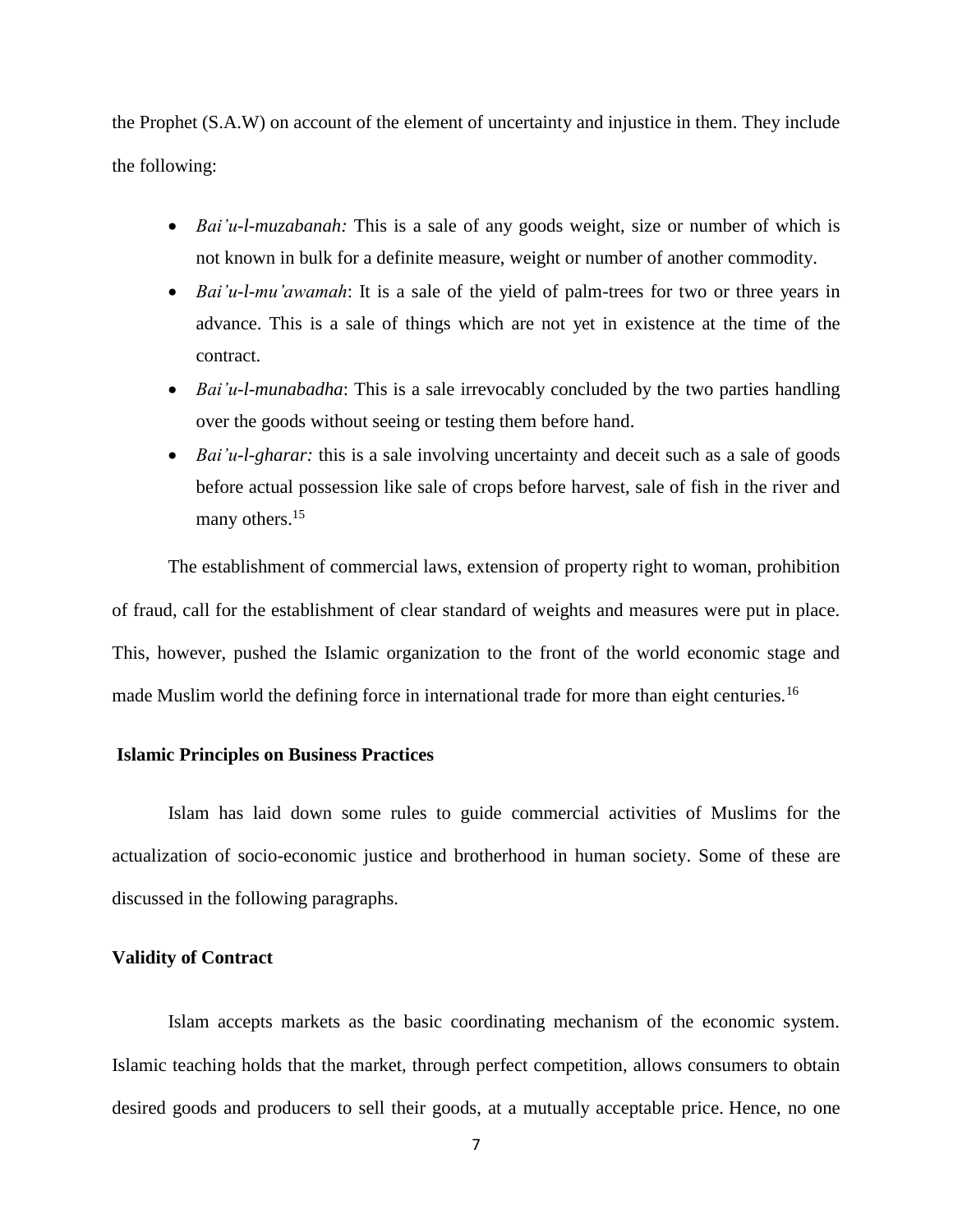should be coercively brought in or forced out of the market practice through overt or covert system.<sup>17</sup> This is on the base that every contract is valid provided it does not contradict any of Islamic ethics. Allah commands the believers to fulfill their obligations (Q5:1). He barns accumulation of wealth through corruption and approves ethical trade (Q4:29). Any system that would disallow other potential marketers to freely and willingly partake in the market practice is abominable.

#### **Validity of Contractual Condition mutually agreed upon**

Mutual agreement on every sale is a significant factor to be considered. As a result, both the seller and buyer must be allowed to freely make their choice from available alternatives. The sellers are to give the true picture of their goods to the buyers who are expected to accept or reject based on their knowledge (of the goods) and satisfaction. If one of the two parties makes a condition for a fixed time to allow the option to accept or reject the deal and they agreed to that, then both of them hold the option until the time expires. This is according to the Prophet's (S.A.W) statement: "شروطهم على املسلمون" "Muslims are bound to their contractual conditions"<sup>18</sup>

None of the two parties is not to be conditioned by the other in any way over the use of the item of sales (money or goods) after the sales has been concluded. This is in line to the tradition below: 'Whoever makes a condition which is not in the book of Allah; it is invalid even if there are hundred conditions' 19

However, if it was discovered that a seller cheated a buyer with a value of one-third or more, the buyer has the right to cancel the deal or pay a known market price. The Prophet (S.A.W) was reported to have instructed a feebleminded man who was always cheated in his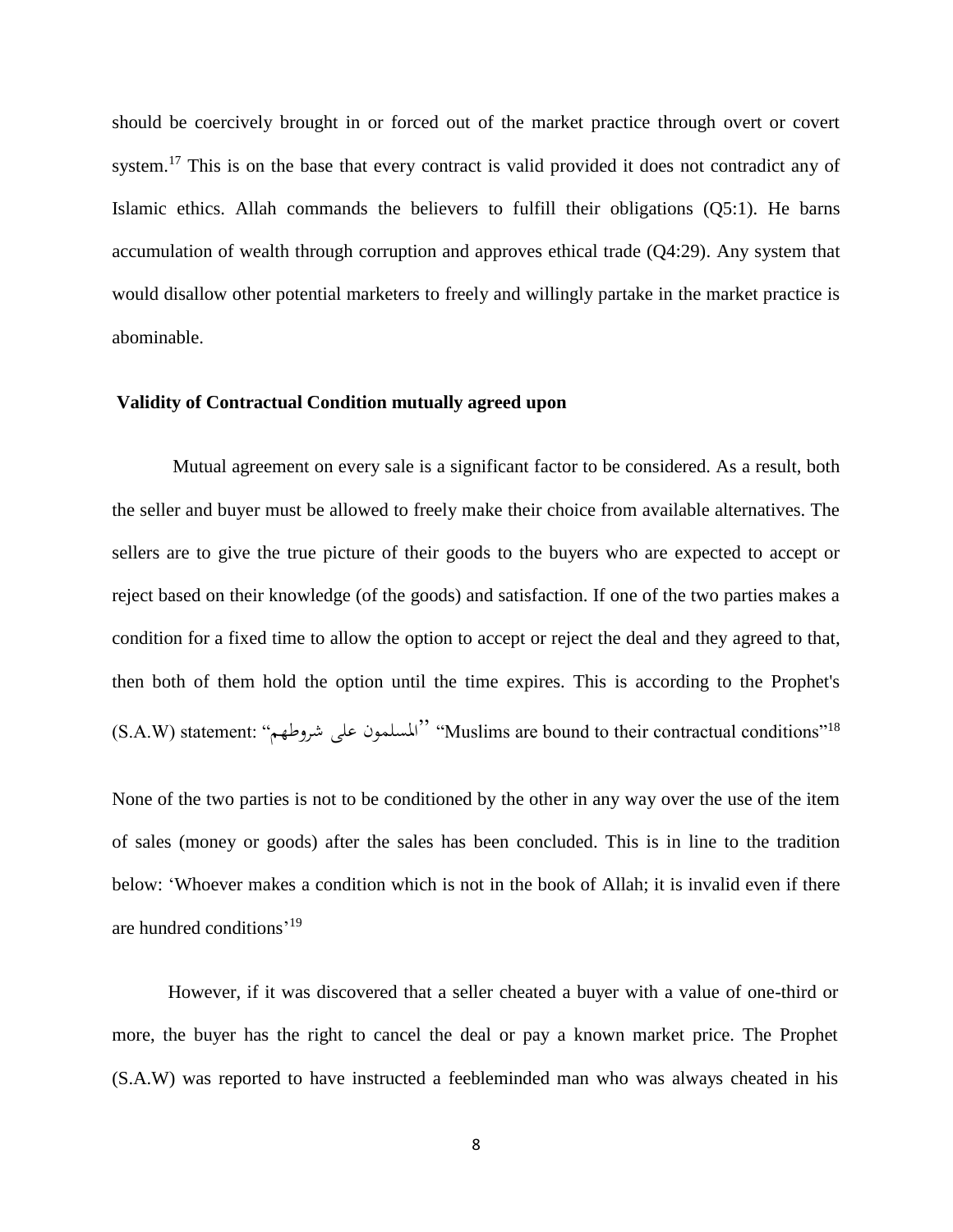transaction that: 'when you make a bargain say: 'No deception'<sup>20</sup> Thus the term 'No deception'

signifies that the conclusion is conditional. Whenever it becomes clear that the buyer has been cheated, he returns to the seller and demands that the excessive price be returned to him or the deal may be cancelled. If the seller makes the quality of his goods apparent and hides its defect, the buyer has the right, in the *Shari<sup>c</sup> ah*, to cancel or confirm the deal.

In addition, if any deficiency is found in the sold goods that the buyer was not aware of and he was satisfied at the time of bargaining, he has the right to either confirm the deal or cancel it. The Prophet (S.A.W.) had the following to say in this regard: 'It is not allowed for a Muslim to sell to his brother goods which are defective, except that he explains it to him<sup> $21$ </sup>. He also said: 'whoever cheats us is not one of us<sup>'22</sup>.

In addition, if the seller and the buyer dispute over the value or description of the goods, each of the parties would be required to swear an oath. Thereafter the two have the right to confirm or cancel the deal. The Prophet (S.A.W.) was reported to say that: **'**When the seller and the buyer disagree, and the goods are existing and neither of them has any proof, both of them should swear an Oath<sup>'23</sup>

#### **Avoidance of** *Dhulmu*

*Dhulmu* is generic term for all kinds of injustice. Giving right of Allah to other than Him is considered injustice (Q31:13); penetrating what could be injurious to one's life, property and integrity is another form of injustice (Q11:100); while doing similar to fellow human being whether he knows or not is also considered form of *dhulmu* (Q31:13). As a result, any practice in which injustice is done to other is condemned. For example, Allah barns accumulation of wealth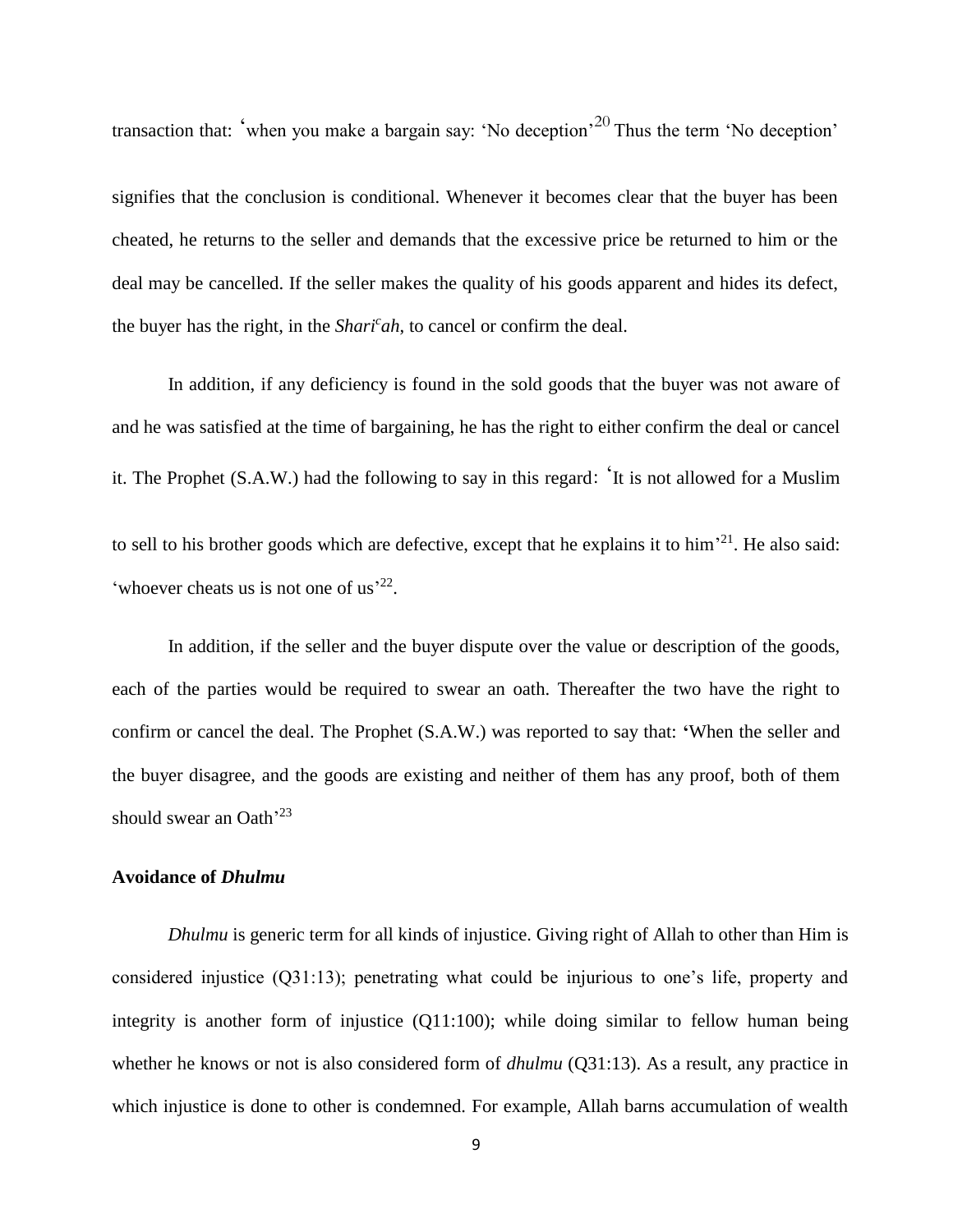through unethical transactions (Q4:29) and He calls for uprightness in the use of scale and measurement in the trade (Q55:7-9) and declares woe to *Al-Mutaffifin*, (those who give less in measure and weight) (Q83:1-3). The Prophet (S.A.W) ordered the merchants to make every defect about the articles of sale (if there is any) clear. In addition, to sell goods under negotiation by one customer to another is frown at in Islamic law of transaction according to the following tradition: 'You should not make sales against each other'<sup>24</sup>. Islam also disallows act of mixing up standard and sub-standard items or by quoting false price. This is condemned in the tradition bellow: 'And do not make artificial inflation by overbidding' **<sup>25</sup>**. Another transaction commonly operated in the markets is "two transactions combined in one deal" or selling in double standard. For instance, Mr. A may sell an item at the rate of  $\mathbb{H}500$  to Mr. B who will, in turn, sell his goods to Mr. A at the rate of N300. Each transaction should be made separately to avoid confusion and injustice.

#### **Avoidance of** *Gharar*

Simply put, *Gharar* means deceit. However, in its technical usage, it denotes the presence of uncertainty, ignorance or unnecessary risk on the subject matter of a sale, its terms and/or conditions.<sup>26</sup> Imam An-*Nawawi* observed that the prohibition of this kind of sale is one of the fundamentals of *Shari<sup>c</sup>ah* under which are a number of issues and concepts.<sup>27</sup> *Gharar* includes any business transaction in which there is room for dispute as a result of the presence of ignorance or uncertainty in the subject of sale or a deceit that could lead to conflict between the parties involved or one party cheating the other. However, to eliminate injustice, unfairness and inequity among mankind in their transactions the following dealings are forbidden:

- i. The transaction that is determined by throwing stones.
- ii. The sale of what is in the womb of an animal.
- iii. Sale of good before its possession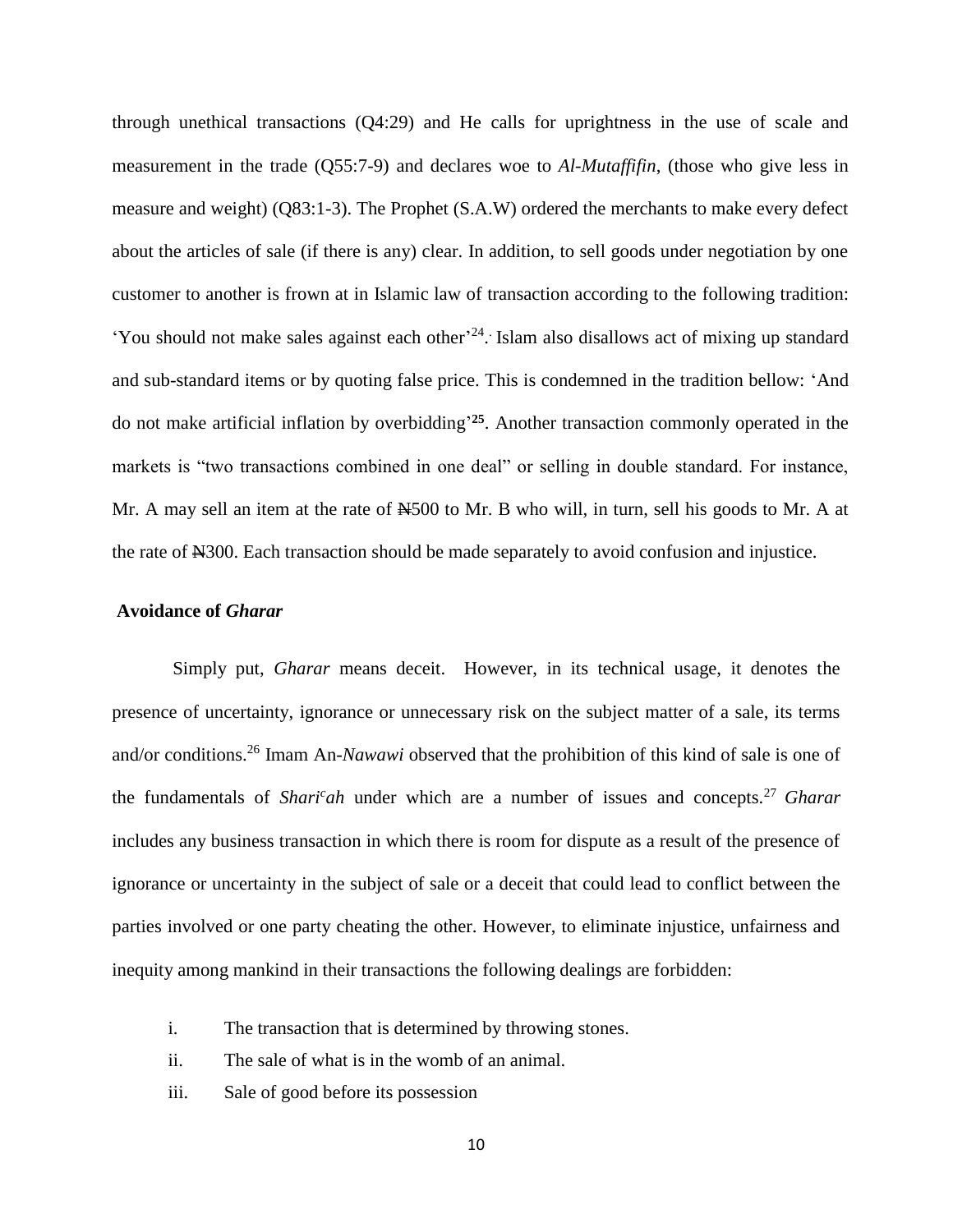- iv. The sale of fruits before their benefit is evident.
- v. The sale of dried dates for fresh ones that are still on the trees.
- vi. Sale of vegetables before their benefit is evident.
- vii. The sale of wheat in ears for pure wheat.
- viii. Two transactions combined in one (e.g. the seller fixes two prices for a single article: one for cash payment and the other for credit purchase). $^{28}$

The above business practices could be summarized and put them under three major causes viz: non existence, inability to deliver and ignorance of the essence and variety of the items.

#### **Avoidance of** *Riba*

*Riba* is the excess made in the exchange of some specific items as well as the excess charged on a loan for an extension in its maturity. Broadly speaking, *riba* can be grouped into two viz: (i) *Riba* in loans and (ii) *Riba* in sales. *Riba* in loans, simply put, is a situation where something is loaned on the condition of a benefit. On the other hand, *riba* in sales is further divided to *riba-l-fadl* which is an exchange of an object for the same kind of an object, with an increase in quantity and  $riba-n-nas\bar{a}^c$  which is an exchange of an object for the same or for a different object with increase in measurement in return for the deferment of the delivery.<sup>29</sup> Though forbiddance of *riba* was a gradual process which took place in four stages, however, total condemnation was given in the following verses:

> ْا أَيُّهَا الَّذِينَ آمَنُواْ اتَّقُواْ اللَّهَ وَذَرُواْ مَا بَقِيَ مِنَ الرِّبَا إِن كُنتُم مُّؤْمِنِينَ \*<br>\* ِ. ن  $\overline{\phantom{a}}$ ة<br>م ب<br>: ب  $\ddot{\phantom{0}}$  $\overline{a}$ پا<br>-ِ.<br>ِم با<br>.  $\overline{a}$ َ ً<br>م ا<br>ا ا<br>ا ن  $\overline{a}$ .<br>-<br>-ِ َ يا<br>. ي فَإِن لَمَّ تَفْعَلُواْ فَأْذَنُواْ بِحَرْبٍ مِّنَ اللَّهِ وَرَسُولِهِ وَإِن تُبْتُمْ فَلَكُمْ رُؤُوسُ<br>ِ <sup> $\mathbf$ </sup> <u>،</u> ْ ت .<br>: ب إ َ ِم ِ<br>ل َ َ ِ  $\ddot{\phantom{0}}$ ر<br>( َ <u>ة</u> َ **أ** ة.<br>أ أَمْوَالِكُمْ لاَ تَظْلِمُونَ وَلاَ تُظْلَمُونَ \* و<br>ت َ ا ت ْ ِ َ **م**

> O you who believe! Be afraid of Allah and gave up what remains (due to you) from *Riba* (Usury) (from now onward), if you are (really) believers. And if you do not do it, then take a notice of war from Allah and His messenger, but if you repent, you shall have your capital sum deal not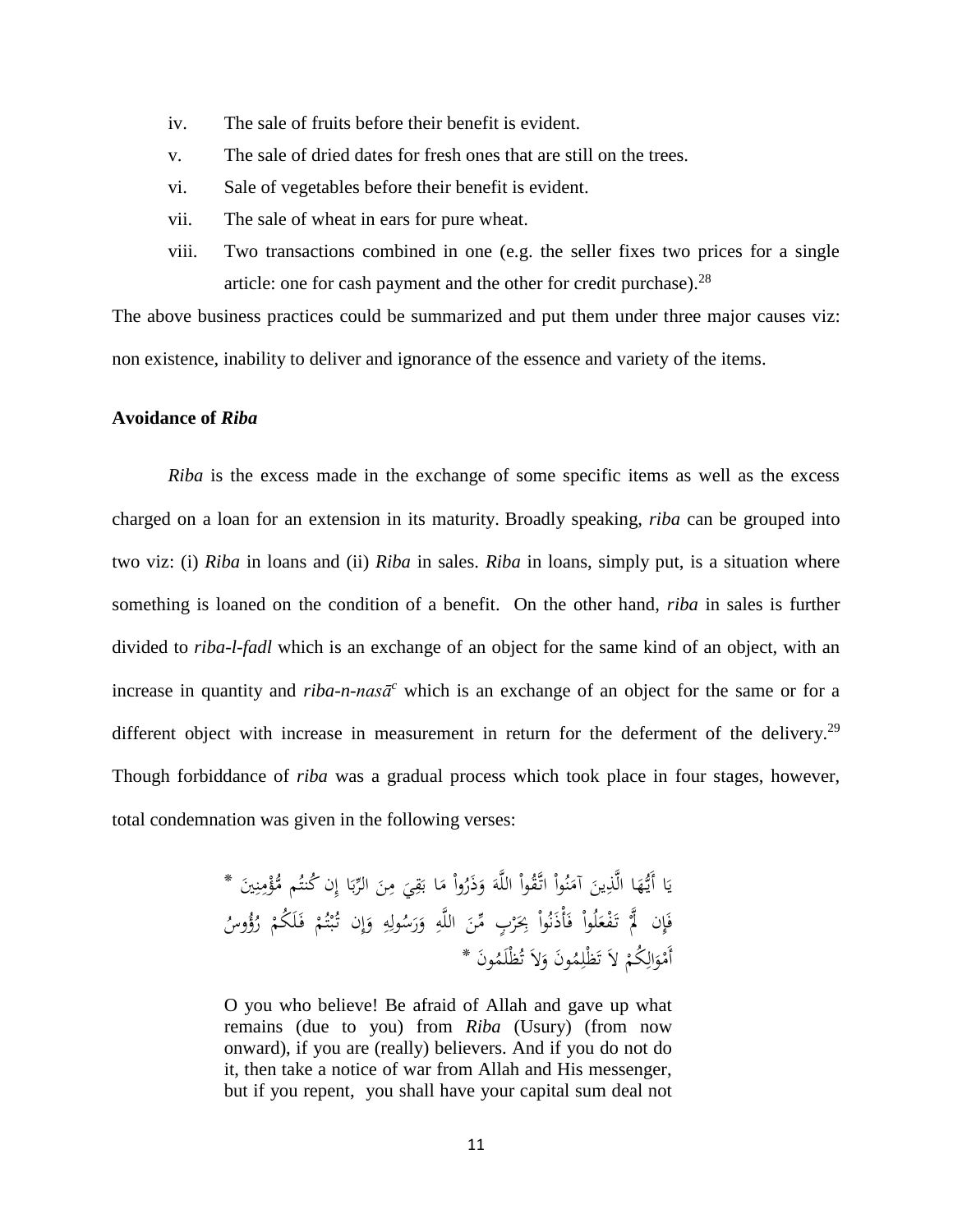unjustly (by asking more than your capital sums) and you shall not be dealt with unjustly (by receiving less than your capital (sums).  $(Q2:278-279)^{30}$ 

More so, there are quite a number of *ahādith* prohibiting *riba* and all *riba* based transactions. Here are some of them:

> Narrated Jābir (may Allah be pleased with him): Allah's Messenger (S.A.W) cursed the one who accepts usury, the one who gives it, the one who records it and the two witnesses to it, saying, they are all the same.<sup>31</sup>

Al-Jazairi highlights the following points as parts of wisdoms surrounding the prohibition of

*riba*:

- (i) To safeguard the wealth of the Muslims from being devoured through false sources.
- (ii) Guiding them to invest his wealth in the appropriate ways of earning that are noble and free from any fraud or cheating.
- (iii) Closing the ways that can lead to enmity and hatred among themselves.
- (iv) Keeping them away from whatever may add to their destruction.
- (v) Creating the opportunities of righteousness for them so that they may prepare for Hereafter.<sup>32</sup>

Considering the rationale behind the prohibition of *riba*, it could be discovered that the institution of *riba* encourages idleness and unjustifiable concentration of wealth in the hands of few individuals and consumption of another person's property without moral justification. <sup>33</sup>

#### **Avoidance of** *Maysir*

*Maysir* (gamble or gambling) is derived from the word *'Yusru'* which means ease. Hence it denotes earning without toil.<sup>34</sup> Originally it has to do with game. However, it becomes economic since it is a way through which people accumulate wealth. In other words, it shares a fundamental element of trade which is the concept of gain and loss. It is one of the leading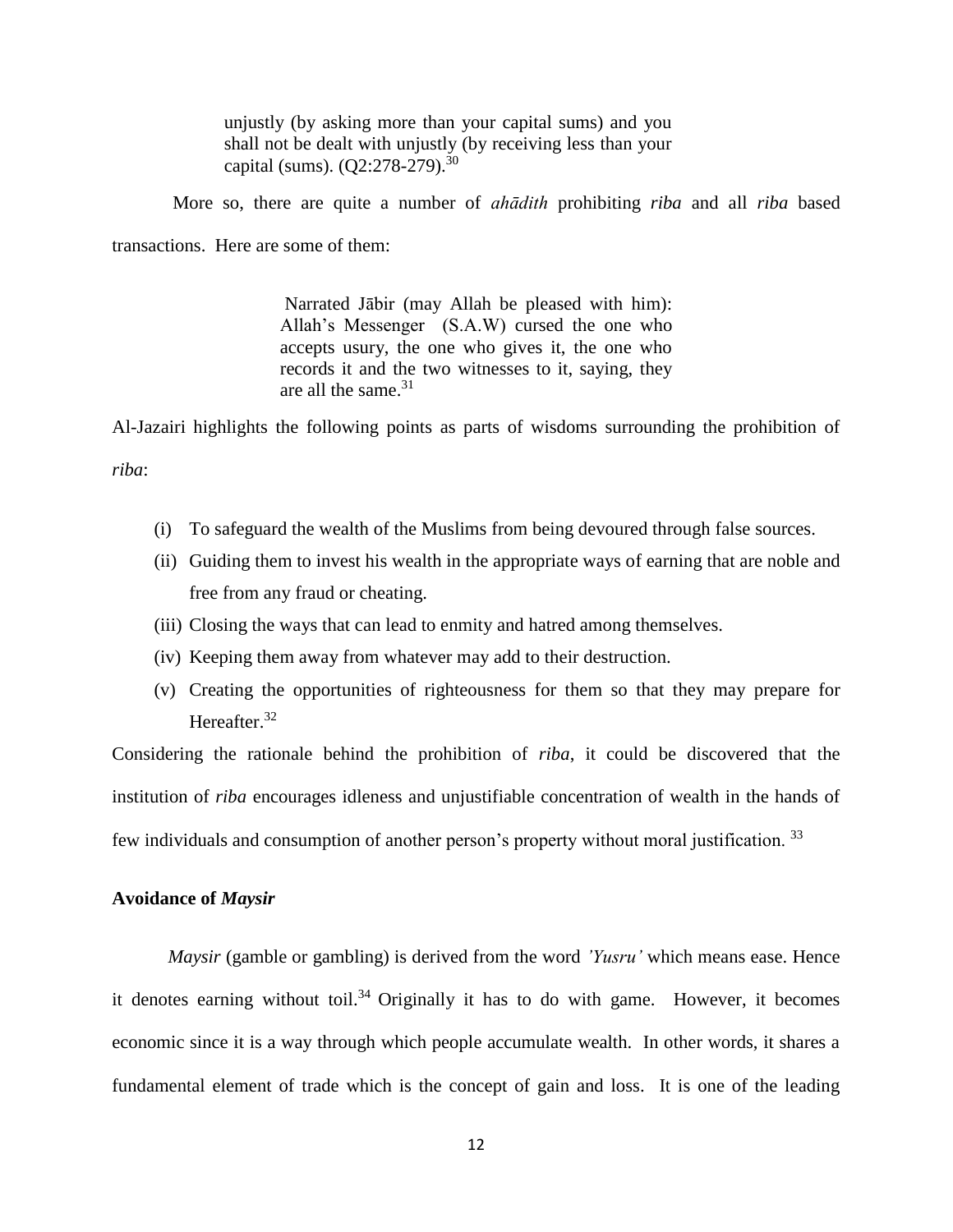practices during *Jāhiliyyah*. People were so engrossed in it to the extent that its prohibition had to be gradual just like the case of interest and alcohol. Allah first declares in the Qur'ān (2:219) that its harm outweighs its benefit serving as a kind of gesticulation towards its final prohibition which eventually came up in Qur'ān (5:90-91). The criterion usually used by scholars to distinguish forbidden *Maysir* from other transactions is that, in gamble each of the two parties involved must either lose or gain.<sup>35</sup>

The fact that Islam is always against injustice and unjustified enrichment, makes it forbid gambling and speculation business because they are both games of chance with the intent of making easy profit. More so, they are means by which people devour one another's properties illegally, acts which the Muslims are seriously warned not to do under any circumstance. Al-Qaradāwi explains that Islam expects a Muslim to reach an end through its legal means. That is to say wealth or richness should be sought through its known, permissible means rather than looking for chances and opportunities without toil.<sup>36</sup> This is the more reason why hoarding of commodities needed by people in order to maximize one's profit in multiple folds is forbidden in Islam.

#### **Ensuring Honest and Trustfulness**

Islam also teaches that market practice should be the platform of honest and trustfulness. This is based on various verses of the Qur'an and *ahadith*. Allah says: "Then if one of you entrust the other, let the one who is entrusted discharge his trust (faithfully), (Q2: 283). He also says: 'Verily! Allah commands that you should render back the trusts to those, to whom they are due; and that when you judge between men, you judge with justice. Verily, how excellent is the teaching which He (Allah) gives you! Truly, Allah is ever All Hearer, All Seer' (Q4:58). The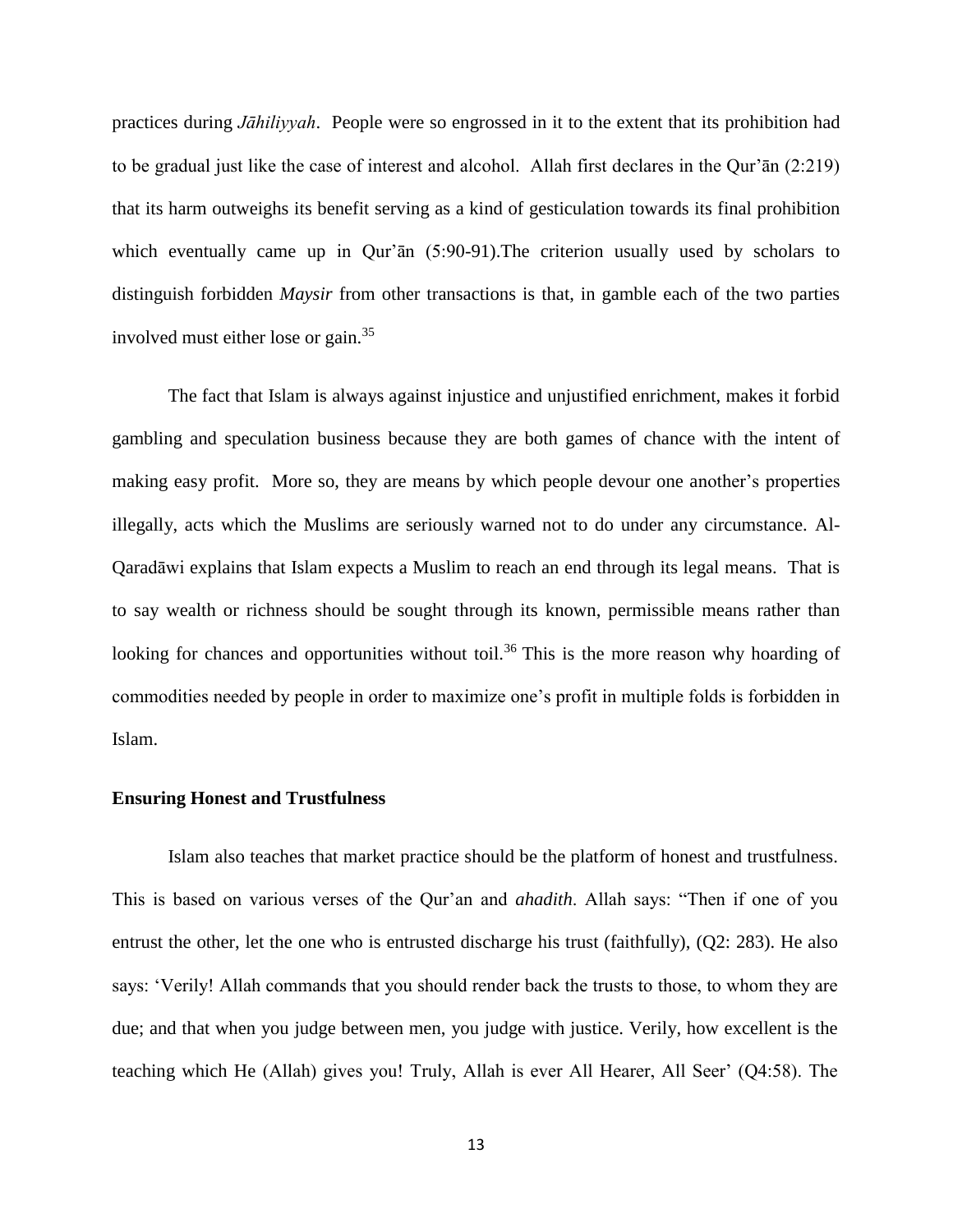Prophet was on record to have said that: 'Both parties in a business transaction have the right to accept or reject the deal as long as they have not separated. If they tell the truth and make everything clear to each other, their transaction will be blessed. If they conceal anything and lie to each other, the blessing of their transaction will be eliminated<sup>37</sup> He also stresses this when he mentioned among those that would be devoured access to the blessings of Allah on the Last Day. $38$ 

#### **Blocking means to Frauds and Injustice**

*Saddu* literally means blocking while al-*Dhari'a* (sg. *Dhari'ah*) signifies the means to obtaining a certain end. *Saddu*-*dh*-*Dhara'i* thus implies blocking the means to an end which is likely to materialize towards evil. The concept of *Saddu*-*dh*-*Dhara'i* is founded in the idea of prevention an evil before it actually materializes.<sup>39</sup> Islam, however, rules that every means that could lead to frauds and injustice in market practice should be blocked. For instance, the Prophet (S.A.W) forbade a creditor from taking a gift from his debtor lest it becomes a substitute to usury. The Prophet (S.A.W) said: "every loan which leads to a benefit is usury".<sup>40</sup> Another example is selling of weapon during warfare to enemy of Islam or selling grapes to a winemaker. Abu Zahrah noted that it is only the Maliki and Hambali scholars who have considered these transactions (i.e sales of weapon and grapes) to be forbidden as they are not likely to lead to evil. In their opinion, a dominant probability is generally accepted as a valid basis for the *Shari'ah* injunctions.<sup>41</sup>

#### **Conclusion**

From the above discussion, it is established that Islam has a deserved concern for socioeconomic affairs of people. Contrary to an opinion that confines religion to the four corners of places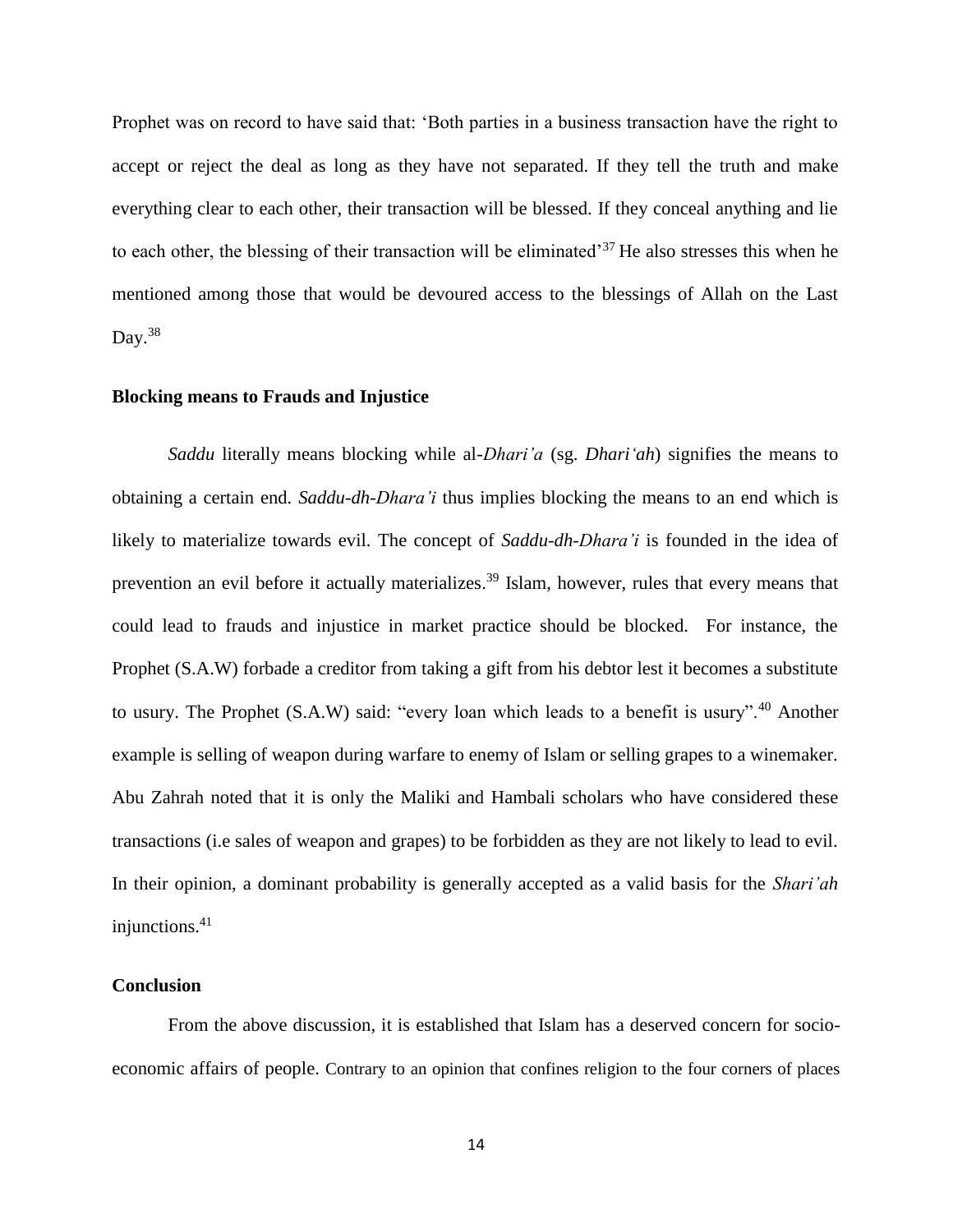of worship, Islam, however, stands out as a complete and balanced system that caters for human affairs in all ramifications (social, spiritual and economic). This, however, shows the moderate of Islamic teachings on just economic system and its applicability to the contemporary economic issues. Islamic economic system allows freedom of trade and operation of market forces with certain limits set by *Shari'ah*. No one should be coercively brought in or forced out of the market through any means provided he/she does not openly contradict any of Islamic teaching. Freedom of choice is given to both seller and buyer to accept or reject a contract. The two parties are expected to deal justly with one another; however, if one was discovered to have cheated the other, the defaulter must be brought to order. In addition, if they dispute over the value or description of the goods, each of the parties would be required to swear an oath.

Ignorance and uncertainty in the subject of sale are that could lead to injustice, unfairness and inequity are not allowed. As a result, it banes some transactions on the account of uncertainty such as: *bai'u-l-urban*, *bai'u-l-muzabanah*, *bai'u-l-mu'awamah*, *bai'u-l-munabadha* and *bai'u-l-gharar*. It does not allow making profit by with holding the commodity from the market so that it becomes scarce and hoarding to make high profit at cost of public interest. Among other things that are condemned are practices of *Riba* . This is the excess made in the exchange of some specific items as well as the excess charged on a loan for an extension in its maturity. Gambling – game of chance is not allowed as legitimate business. All means that can lead means to Frauds and Injustice are blocked under the rule of *Saddu*-*dh*-*Dhara'i*.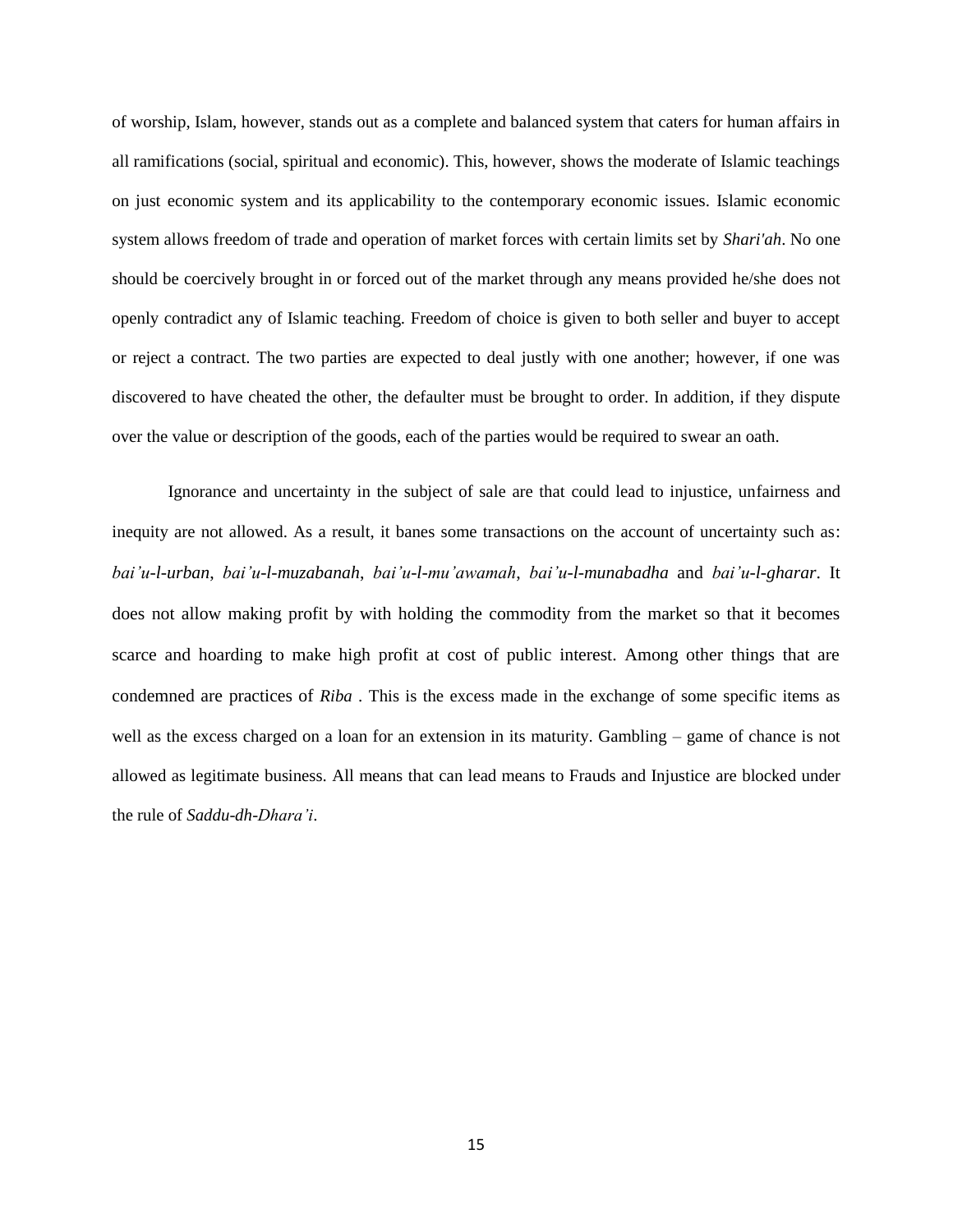- 1 K.I. Bello, *An Enquiry in to Market Practices in Bodija and Gbagi (ibadan) in the Light of al-Jazairi's minhaju-l-Muslim,* (M.A Dissertation of the Department of Arabic and Islamic Studies, University of Ibadan, 2009),1
- 2 Lewis Henry, *Concept of Business* accessed from *[www.notes.tyrocity.com/concepy-of](http://www.notes.tyrocity.com/concepy-of-business)[business](http://www.notes.tyrocity.com/concepy-of-business)*, 3 rd April, 5:40pm, 2015
- 3 M.U. Chapra, *Towards Just Monetary System*, (London: Dotesios Limited, p.1998), 9.
- 4 T. H. Muhammad and M. K. Muhammad, *Translation of the Noble Qur'an in the English Language*, (Madinah: King Fahd Complex for Printing of the Holy Qur'an, 2002) 112
- 5 A. S. Hornby, *Oxford Advanced Learner's Dictionary of Current English*, (Oxford: University Press, 2000), 148
- 6 O. Adewale, *Small Business and Entrepreneurship*, (Nigeria: Kappco Nigeria Limited, 2004), 122.
- 7 Ibid

 $\overline{\phantom{a}}$ 

- 8 Ibid
- <sup>9</sup> Muhammad Shafi, *Business and Commerce in the Qur'an*, (London: Teachers' Institute Alumni News Letter, Spring, 2000) 1-3.
- <sup>10</sup> K.I. Bello, *An Enquiry into Market Practices in Bodija and Gbagi (Ibadan) in the Light of Al-Jazairi's Minhaju-l-Muslim*, (M.A Dissertation of the Department of Arabic and Islamic Studies, University of Ibadan, 2009),77.
- 11 A. Rahim, *Islamic History,* (Lagos: Islamic Publication Bureau, 2001), 7.
- <sup>12</sup> Ziau Haq. Inter-Regional and International Trade in Pre-Islamic Arabia, Accessed from [www.jstor.org/stable/20832920.com](http://www.jstor.org/stable/20832920.com) on 7th April,2015, 63
- <sup>13</sup> I.A. Ahmad. *Islam: Market Economy and the Rule of Law,* Second International Symposium on Liberalism in Ankara, nd, 1996
- <sup>14</sup> M.O. Raheemson. *Ethics of Trade Transaction in Islam and its Relevance to Contemporary Time,* (PhD Thesis of the Department of Arabic and Islamic Studies, University of Ibadan, Ibadan, 2003), 78.
- <sup>15</sup> M.K Kareem and K.I Bello, "Market Practice in Islam", *Journal of Oriented and African Studies*, Greece, l:22 (2013), 7.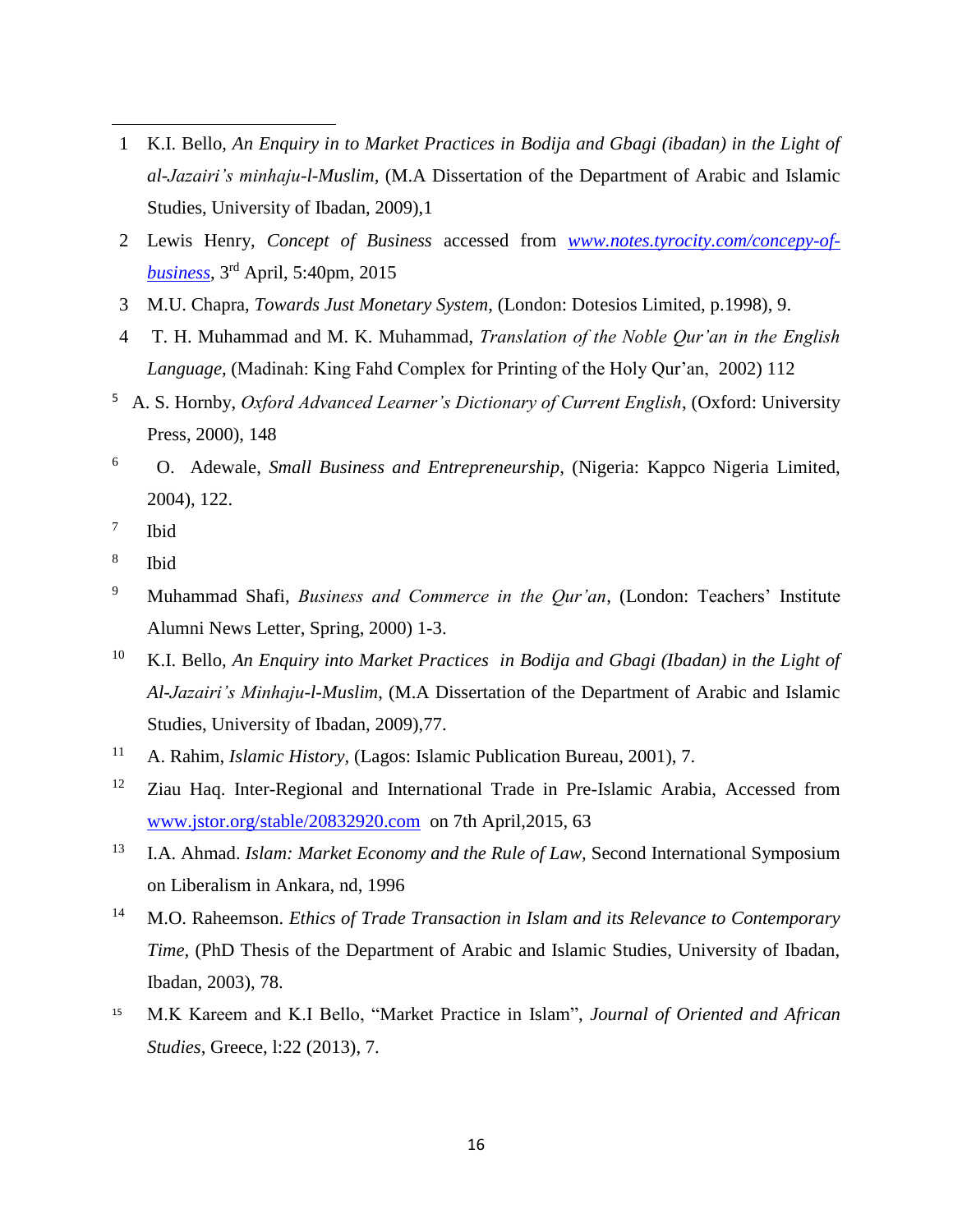- $16\,$ <sup>16</sup> K.I. Bello, *An Enquiry into Market Practices in Bodija and Gbagi (Ibadan) in the Light of Al-Jazairi's Minhaju-l-Muslim*,
- <sup>17</sup> M.K Kareem and K.I Bello, "Market Practice in Islam", *Journal of Oriented and African Studies*, Greece, 22 (2013), 7.
- <sup>18</sup> A.J. Al-Jazairi, *Minaju-l-Muslim*, (Madinah: Maktabatu-l-Ulumi wa l-Hikam, 1999), 286
- 19 M.M. Khan, (TR) *Summarized Sahihu-l-Bukhāri* (Saudi Arabia: Dar-us-Salam Publications, 1994) 467.
- <sup>20</sup> M.K Kareem and K.I Bello, 'An Enquiry into Market Practices in South Western Nigeria' in the Light of Kitabu-l-Buyu<sup>c</sup> in Al-Jazairi's Minhaju-l-Muslim', *Journal of Oriented and African Studies*, Greece 22,(2013),123.
- $21$  Ibid
- $22$  Ibid
- <sup>23</sup> H.A. Muslim, *Sahih Muslim*, (Pakistan: Amanah Publication, 1998), 34.
- $24$  Ibid
- $25$  Ibid
- <sup>26</sup> B. Sikirullahi, *An Examination of the Islamic Economic System as Practiced by Islamic Cooperative Societies in Ilorin,* (M.A Dissertation of the Department of Religions, University of Ilorin, 2011), 76
- <sup>27</sup> S. Sabiq, *Fiqhu-s-Sunnah,* (Cairo: Dar Misra lit-Tibāah, 1997), 102.
- 28 A. Shah, *Islamic Laws Regarding Business,* accessed from [www.islamic.research.com](http://www.islamic.research.com/) on 6th May, 2015.
- <sup>29</sup> B. Sikirullahi, *An Examination of the Islamic Economic System as Practiced by Islamic Cooperative Societies in Ilorin,*
- 30 T. H. Muhammad and M. K. Muhammad, *Translation of the Noble Qur'an in the English Language*, (Madinah: King Fahd Complex for Printing of the Holy Qur'an, 2002), 65-67.
- <sup>31</sup> A.J. Al-Jazairi, *Minaju-l-Muslim*, (Madinah: Maktabatu-l-Ulumi wa l-Hikam, 1999), 286.
- <sup>32</sup> B. Sikirullahi, *An Examination of the Islamic Economic System as Practiced by Islamic Cooperative Societies in Ilorin*
- <sup>33</sup> Ibid